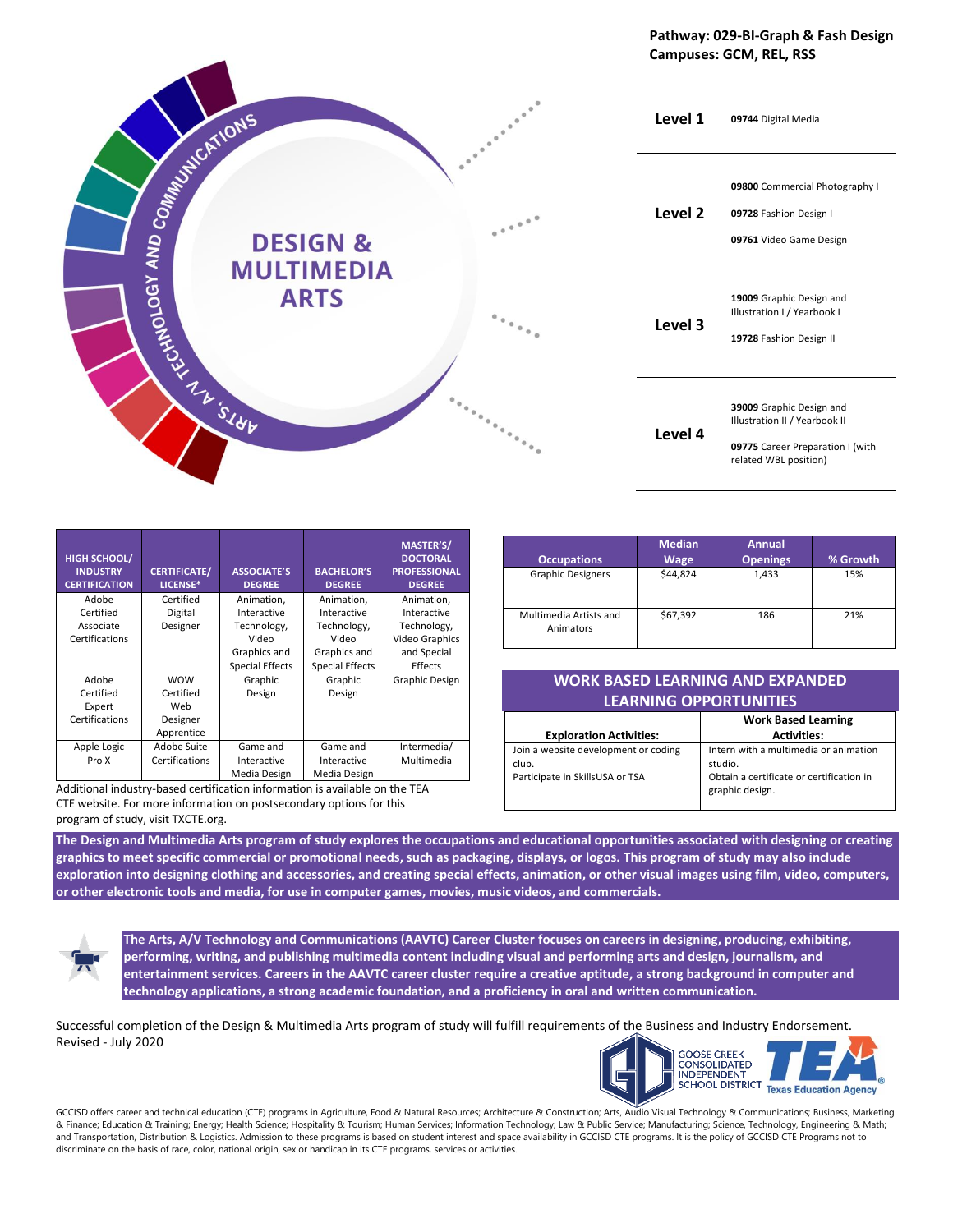## **COURSE INFORMATION**

| 09755              | <b>DIGITAL MEDIA</b>         |                     | <b>GPA Level: Regular</b> |
|--------------------|------------------------------|---------------------|---------------------------|
| Grade Level: 9 -12 | Service ID: 13027800 (1 cr.) | Prereguisites: None |                           |

Are you creative? Do you like photo editing and drawing? Do you want to learn how to combine media applications to create real-world projects and prepare for a future in business? In this "hands-on" course, students will build on their basic computer skills using Adobe Suite designing and editing software to produce a variety of documents such as brochures, programs, flyers, posters, and magazine covers. Students will produce exciting projects that require using the latest industry led software programs and creating original design which will prepare them for the future.

| 09800              | COMMERCIAL PHOTOGRAPHY I     |                     | <b>GPA Level: Regular</b> |
|--------------------|------------------------------|---------------------|---------------------------|
| Grade Level: 10-12 | Service ID: 13009100 (1 cr.) | Prereguisites: None |                           |

Introduction to commercial digital photography. This course will cover basic concepts for purchasing a digital camera, image capture, image editing, and image output. This course enables students to use and understand all the skills and techniques required to advance in the Arts, AV & Communications fields.

| 09728              | <b>FASHION DESIGN I</b>      |                     | <b>GPA Level: Regular</b> |
|--------------------|------------------------------|---------------------|---------------------------|
| Grade Level: 10-12 | Service ID: 13009300 (1 cr.) | Prerequisites: None |                           |

This course will focus on fashion designers and current fashion trends. By the end of the course, students will learn basic sewing skills and use the sewing machine to create personal clothing and home décor. Careers in fashion span all aspects of the textile and apparel industries. Within this context, in addition to developing technical knowledge and skills needed for success in the Arts, Audio/Video Technology, and Communications career cluster, students will be expected to develop an understanding of fashion and the textile and apparel industries.

| 09761              | <b>VIDEO GAME DESIGN</b>     |                     | <b>GPA Level: Regular</b> |
|--------------------|------------------------------|---------------------|---------------------------|
| Grade Level: 10-12 | Service ID: 13009970 (1 cr.) | Prerequisites: None |                           |

This class is an introduction to game and simulation development. It includes the analysis of existing applications and creation of a game using an existing game engine as well as an in-depth coverage of the essential elements of game design. This class also covers an overview of cultural history of electronic games, survey of the major innovators, and examination of the trends and taboos that motivate game design.

| Grade Level: 11-12<br>Service ID: 13008800 (1 cr.)<br>Prereguisites: Digital Media | 19009 | <b>GRAPHIC DESIGN AND ILLUSTRATION I / YEARBOOK I</b> |  | <b>GPA Level: Regular</b> |
|------------------------------------------------------------------------------------|-------|-------------------------------------------------------|--|---------------------------|
|                                                                                    |       |                                                       |  |                           |

Do you like to take pictures and go to school events? Would like to put your stamp on something that will be seen by your friends and the whole school for generations to come? If you have what it takes, join the yearbook staff! Yearbook students will learn and apply the journalistic writing, editing, graphic design, desktop publishing, advertising and marketing skills required to produce a high school yearbook and/or digital newspaper as well as learn about careers directly related to Graphic Design. The yearbook staff has a unique opportunity to get a behind the scenes look at the school events, sports, clubs and organizations that make up the high school experience. This course requires a commitment to work routinely after school to meet deadlines, to promote the publication, and to cover extracurricular events.

GCCISD offers career and technical education (CTE) programs in Agriculture, Food & Natural Resources; Architecture & Construction; Arts, Audio Visual Technology & Communications; Business, Marketing & Finance; Education & Training; Energy; Health Science; Hospitality & Tourism; Human Services; Information Technology; Law & Public Service; Manufacturing; Science, Technology, Engineering & Math; and Transportation, Distribution & Logistics. Admission to these programs is based on student interest and space availability in GCCISD CTE programs. It is the policy of GCCISD CTE Programs not to discriminate on the basis of race, color, national origin, sex or handicap in its CTE programs, services or activities.